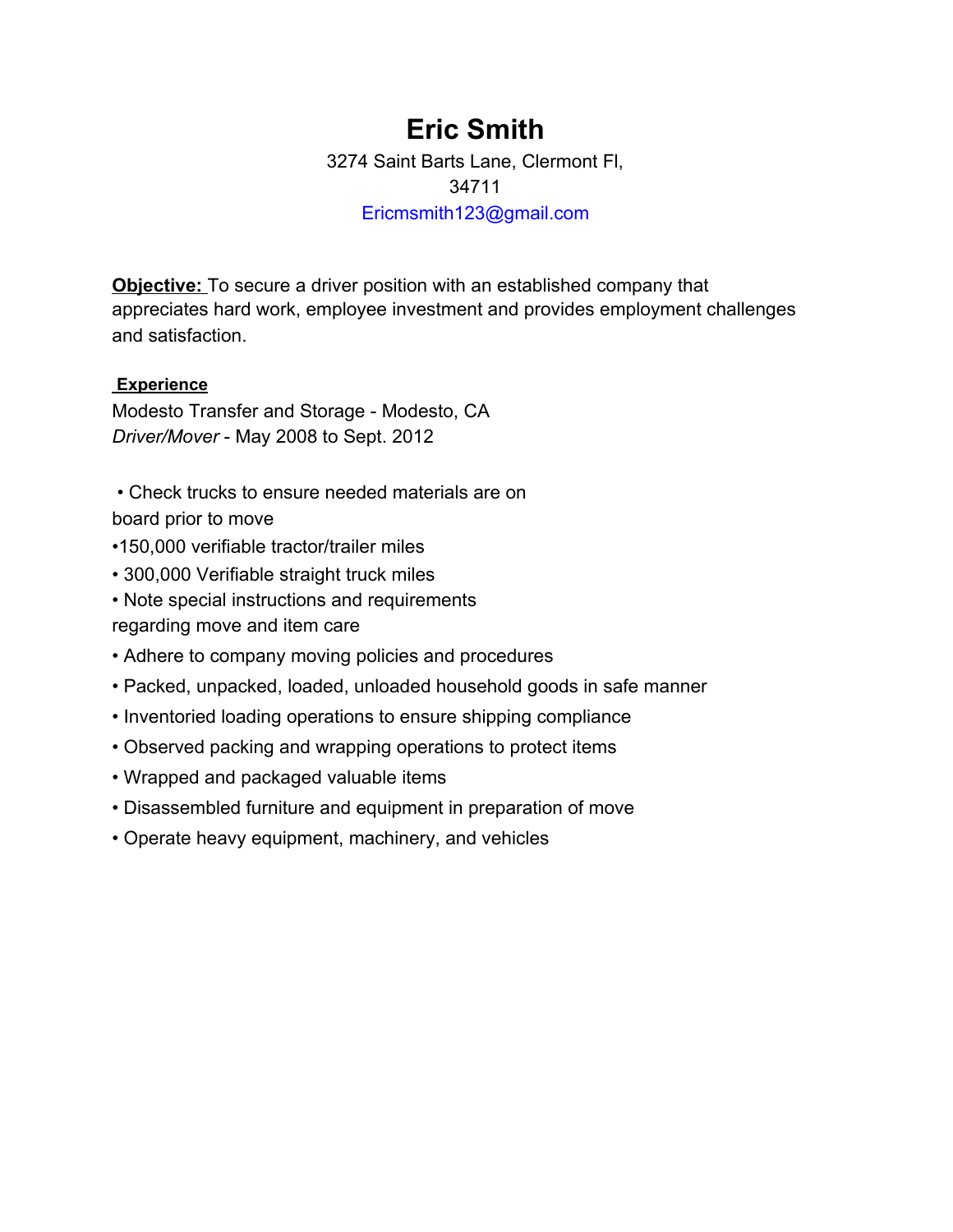Modesto Transfer and Storage – Modesto, CA *Warehouse Manager/Driver* – Sept. 2012 to July 2019

- Create and dispatch crew schedules
- Maintain inventory control system for accuracy
- Utilized forklift to manage product location
- Inspected forklift for defects and notifies employer of needed repairs
- Discussed mechanics of move with team prior to the start of the move
- Uphold company safety regulations and guidelines
- Monitor loading patterns to prevent damage to items during transit
- Train employees in the use of heavy machinery and warehouse equipment
- Improve and maintain operational efficiency of product storage
- Manage working relationship with Kaiser Permanente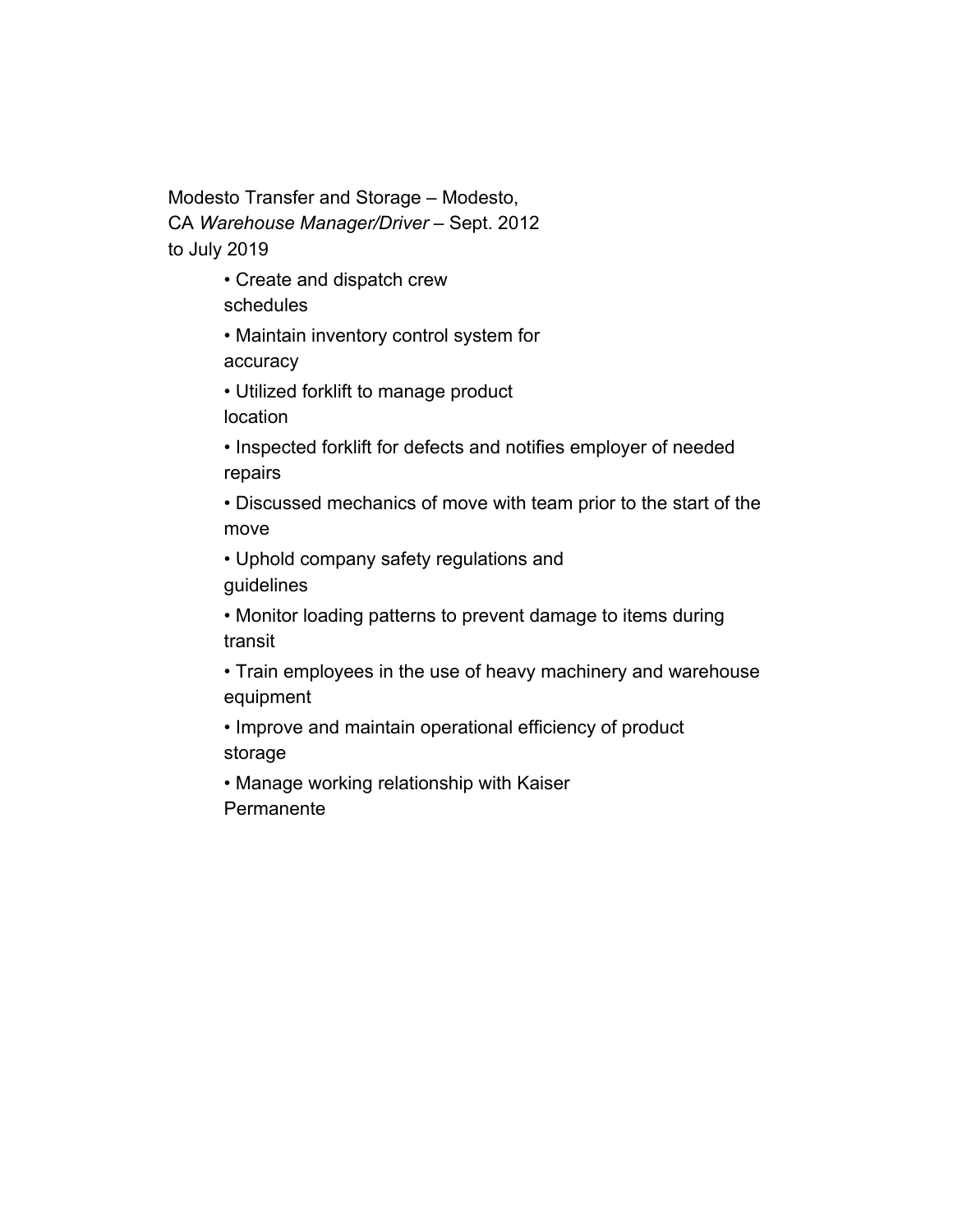### **Education**

Johnson County Community College, Overland Park, KS National Academy of Railroad Sciences - Nov. 2012 Railroad Conductor Certificate - 17 Credit Hours Western Pacific Truck School, Modesto, CA Class A License/Certificate June 2012 Class A license with Doubles/Triples and Tankers endorsement

### **Skills**

• Learn new and complex tasks easily and with little **instruction** 

• Safety conscious and able to quickly determine unsafe situations

• Personable and get along well with diverse populations

• Able to safely operate heavy machinery, equipment and components

• Work efficiently in harsh weather conditions 24 hours a day

• Provide follow-through of

tasks

• Organized and able to expedite project tasks

• Experience with ensuring inventory and supplies

• Strong customer service skills and excellent communication abilities

• Familiar with different computer programs such as Excel and **Word**